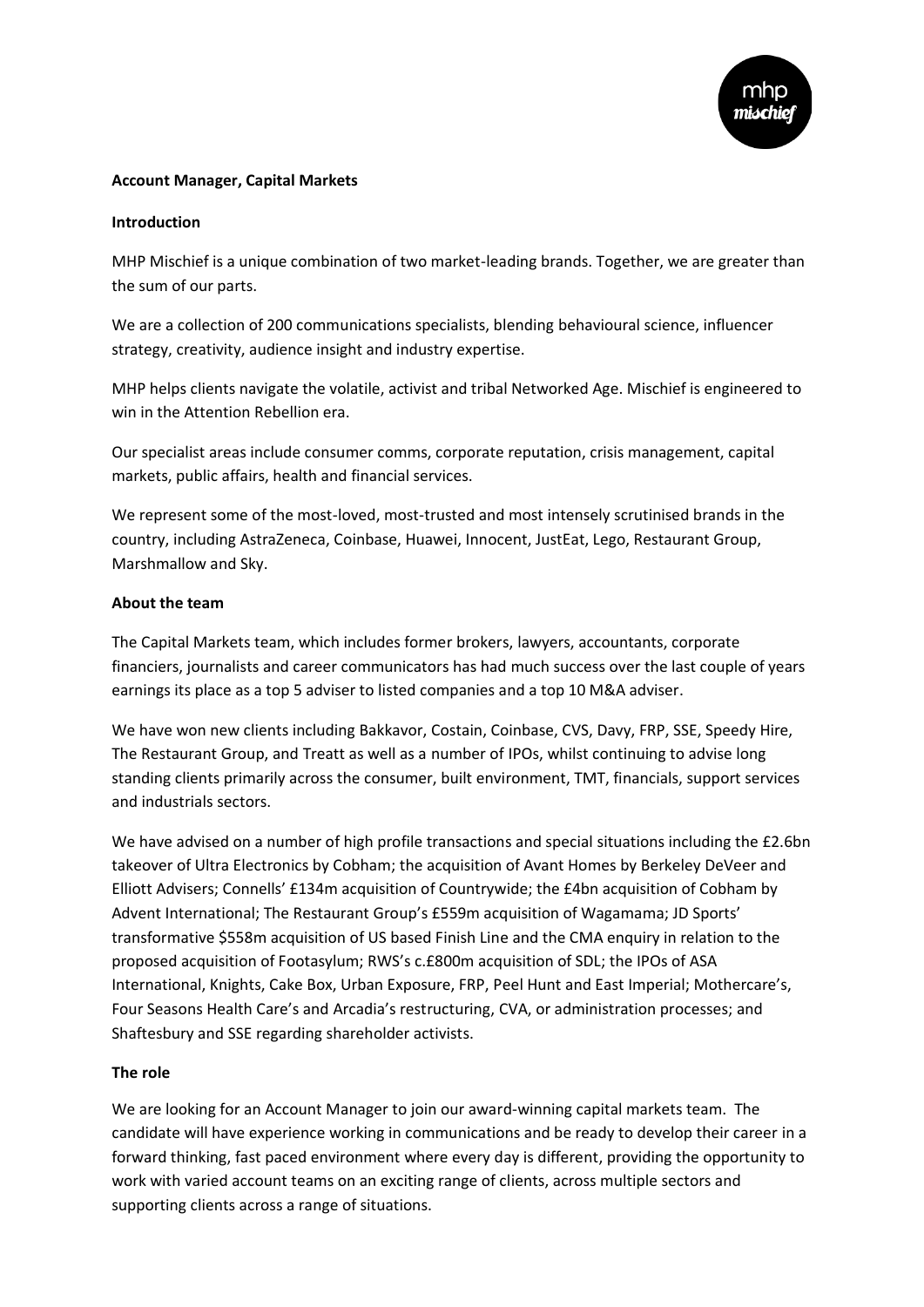

## **Key responsibilities**

- Gain and maintain a deep knowledge of clients' businesses, issues and media to support the team in the delivery of overall client objectives
- Manage the delivery of day-to-day client programmes / actions, including through delegating to and directing colleagues and liaising with appropriate client contacts
- Deliver media programmes and help shape coverage by maintaining a strong understanding of key media titles, building relationships with journalists and confidently selling into various media
- Liaise with analysts covering your clients, including gaining their perceptions of our clients
- Play an active part in developing content for and leveraging social media and digital channels to fulfil clients' objectives
- Ensure teams are well prepared for client meetings and events
- Support pitches with research, content and idea development and pulling together proposals and pitch documents
- Network to build relationships with advisers at broking houses and other firms, alongside the media and analysts, sharing insights gained with the wider team
- Help to manage and develop more junior team members, providing day to day guidance and training
- Build an understanding of the regulatory environment within which our clients must communicate

# **The successful candidate will:**

- Have a keen interest in current affairs, financial markets and what makes businesses tick
- Have excellent written and verbal communication skills
- Be highly organised and time efficient
- Be keen to work and learn quickly in a highly varied, sometimes pressured but always interesting environment
- Be offered training via our multi-layered training and development programme
- Demonstrate strong experience of working in communications already

#### **What we offer**

You can expect a friendly and dynamic working environment and an office space in the heart of the buzzing West End. Our goal is to ensure that your career here with us is fulfilling and that you're learning every step of the way on your journey through our agency. We have an online learning platform that hosts a variety of content and allows you to map your career out with all the training available to you (both online and f2f).

We have superb benefits to match including: 28 days holiday (plus bank holidays), vitality private medical insurance, pension, season ticket loan, cycle to work & much more.

We also have a dedicated Well-being team along with a Representation, Diversity & Inclusion task force to make sure we look after all our employees so that everyone can bring their true whole self to work.